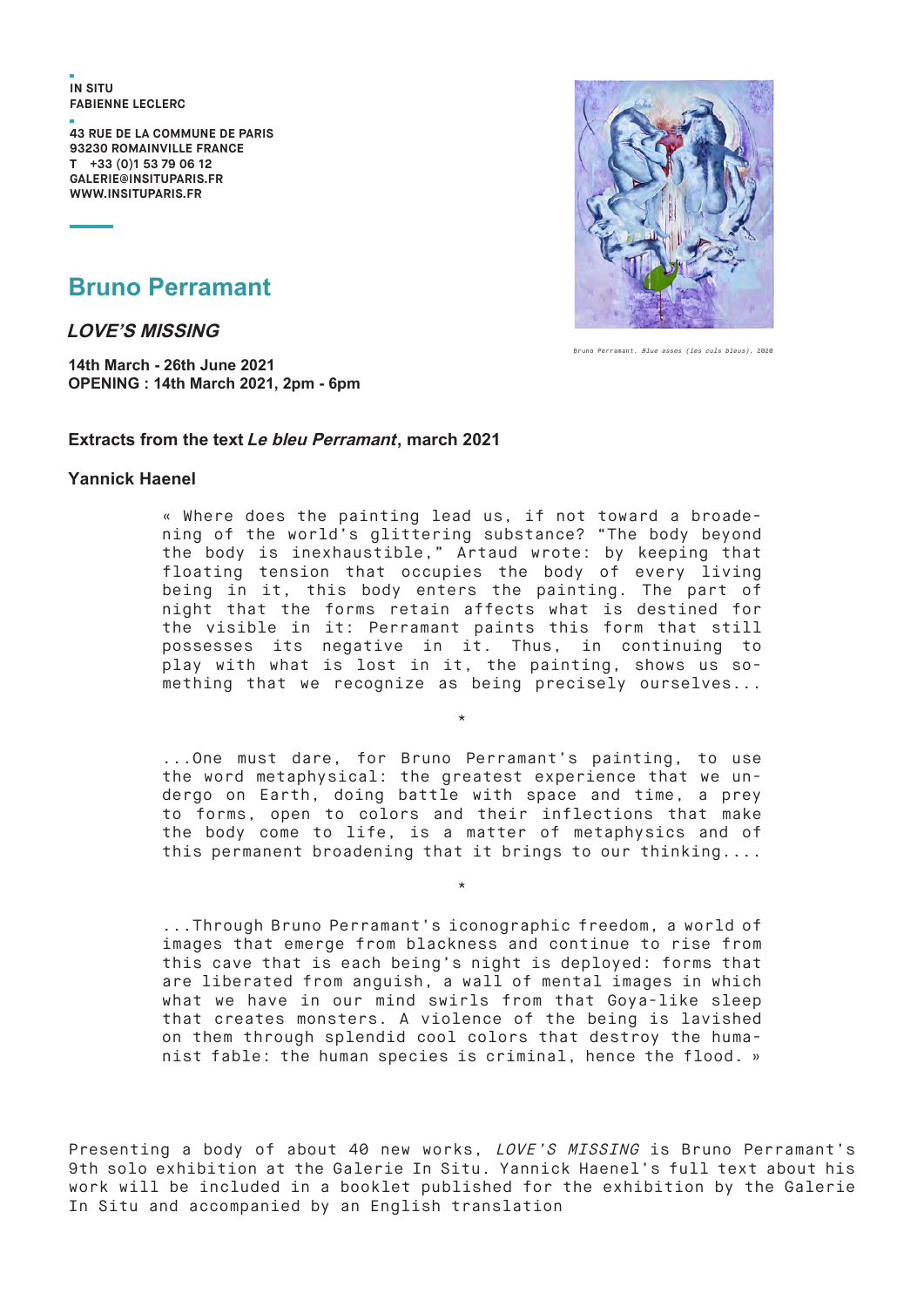



Pierre Guyotat portrait , 2020 Huile sur toile 200 x 160 cm Pièce unique © Thomas Lannes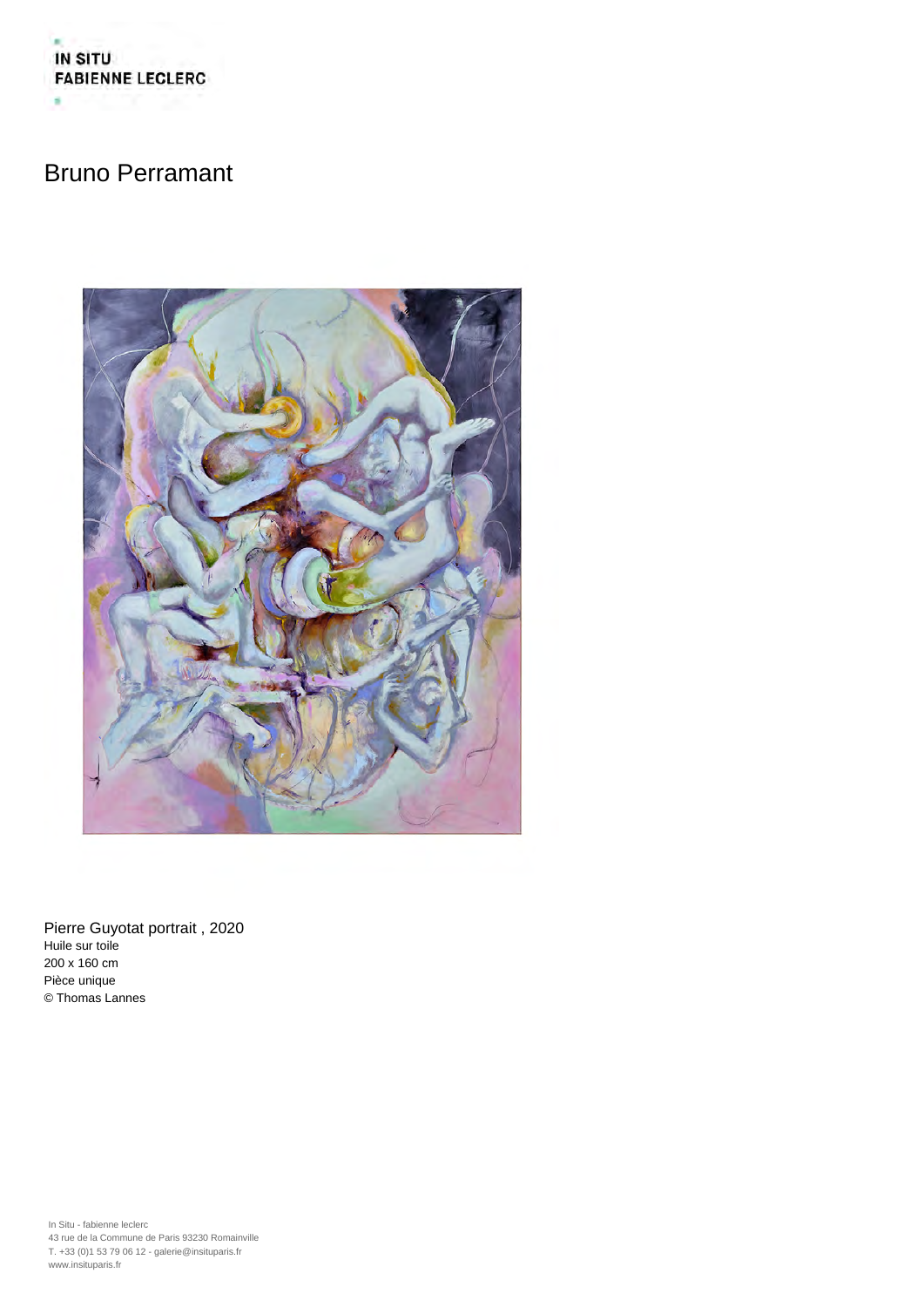

L'âge d'or, 2020 Huile sur toile 100 x 80cm Pièce unique © Thomas Lannes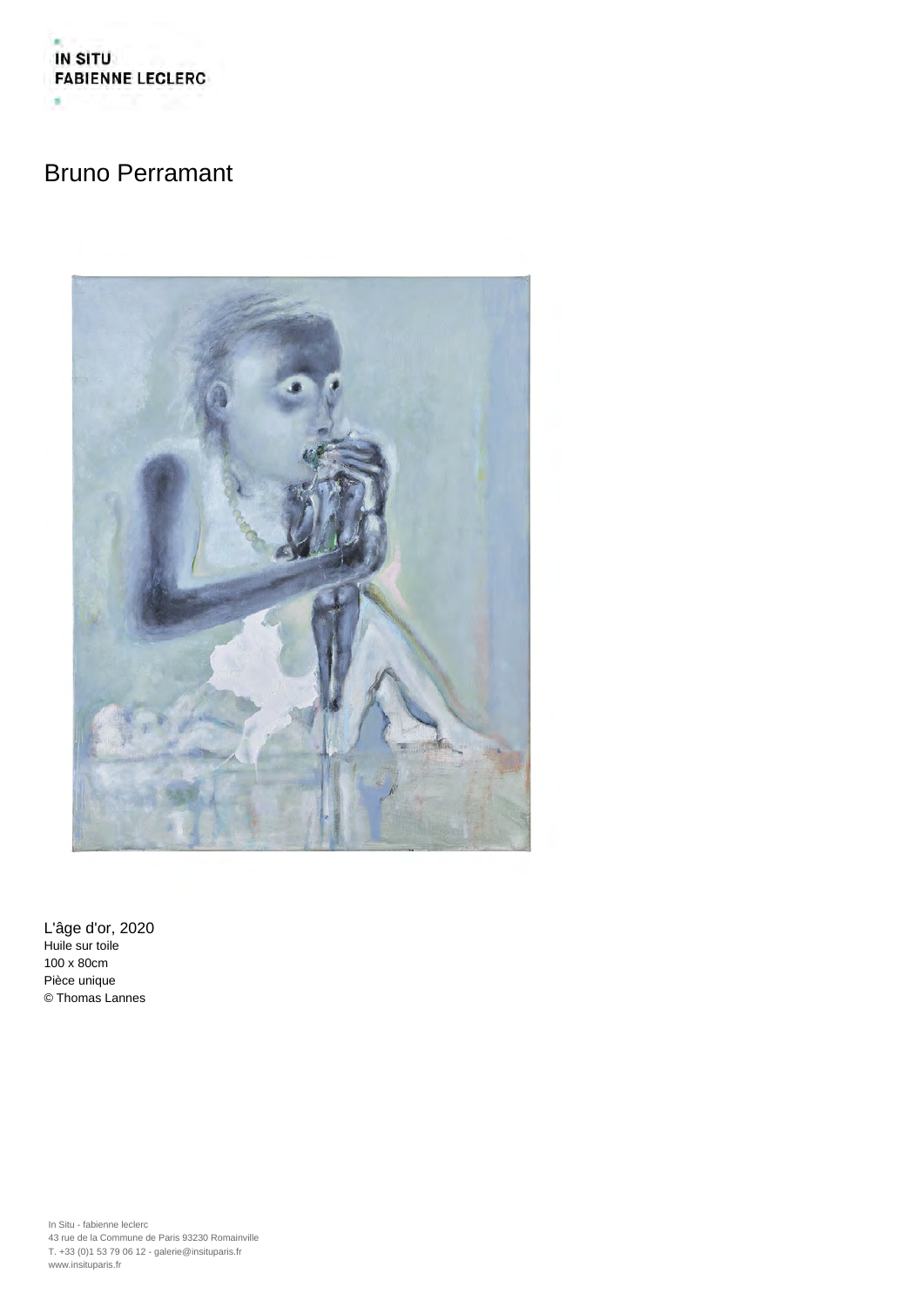



Goya bleu, 2021 Huile sur toile 160 x 130 cm Pièce unique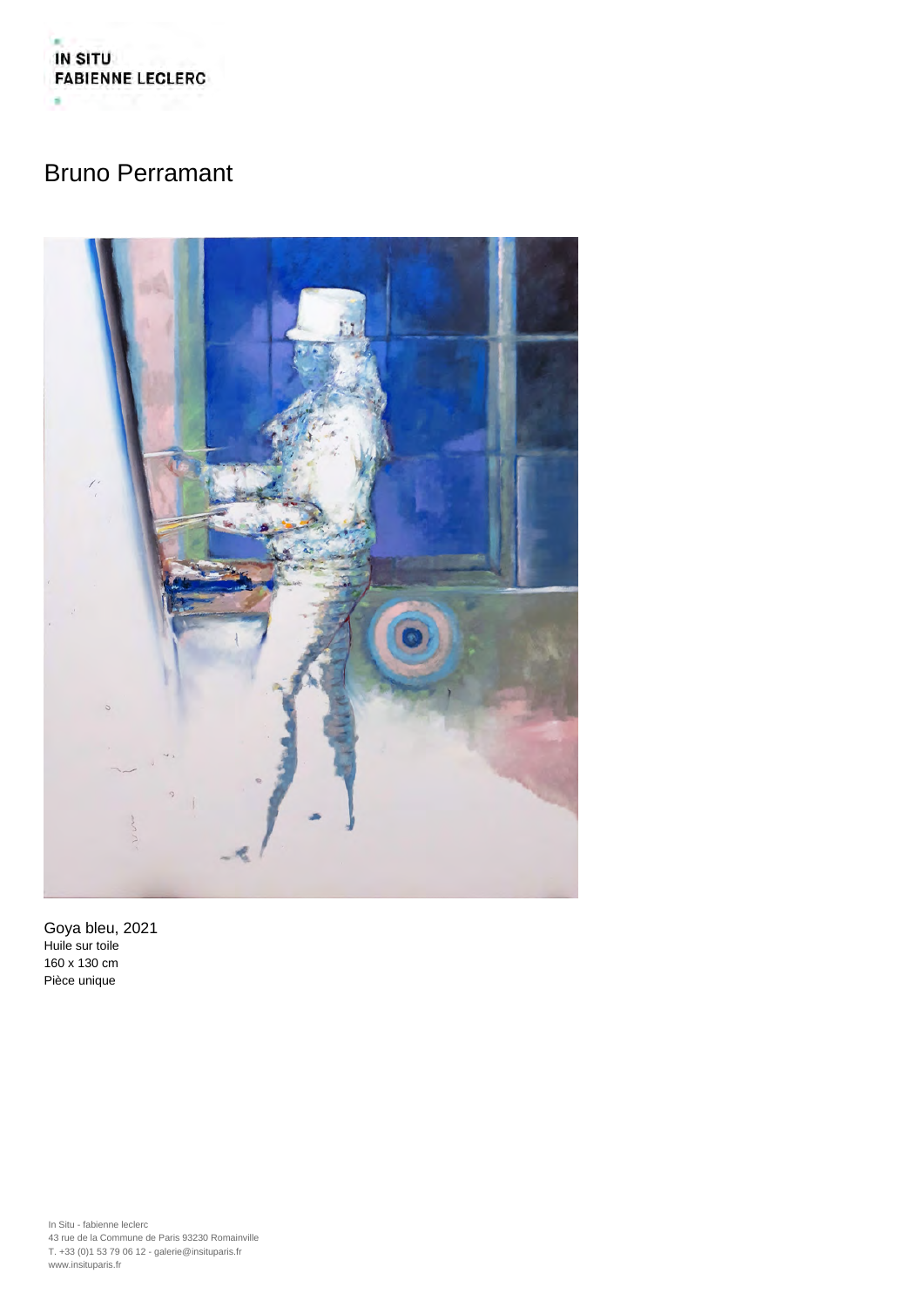



Roses et poireau, 2020 Huile sur toile 200 x 160 cm Pièce unique © Thomas Lannes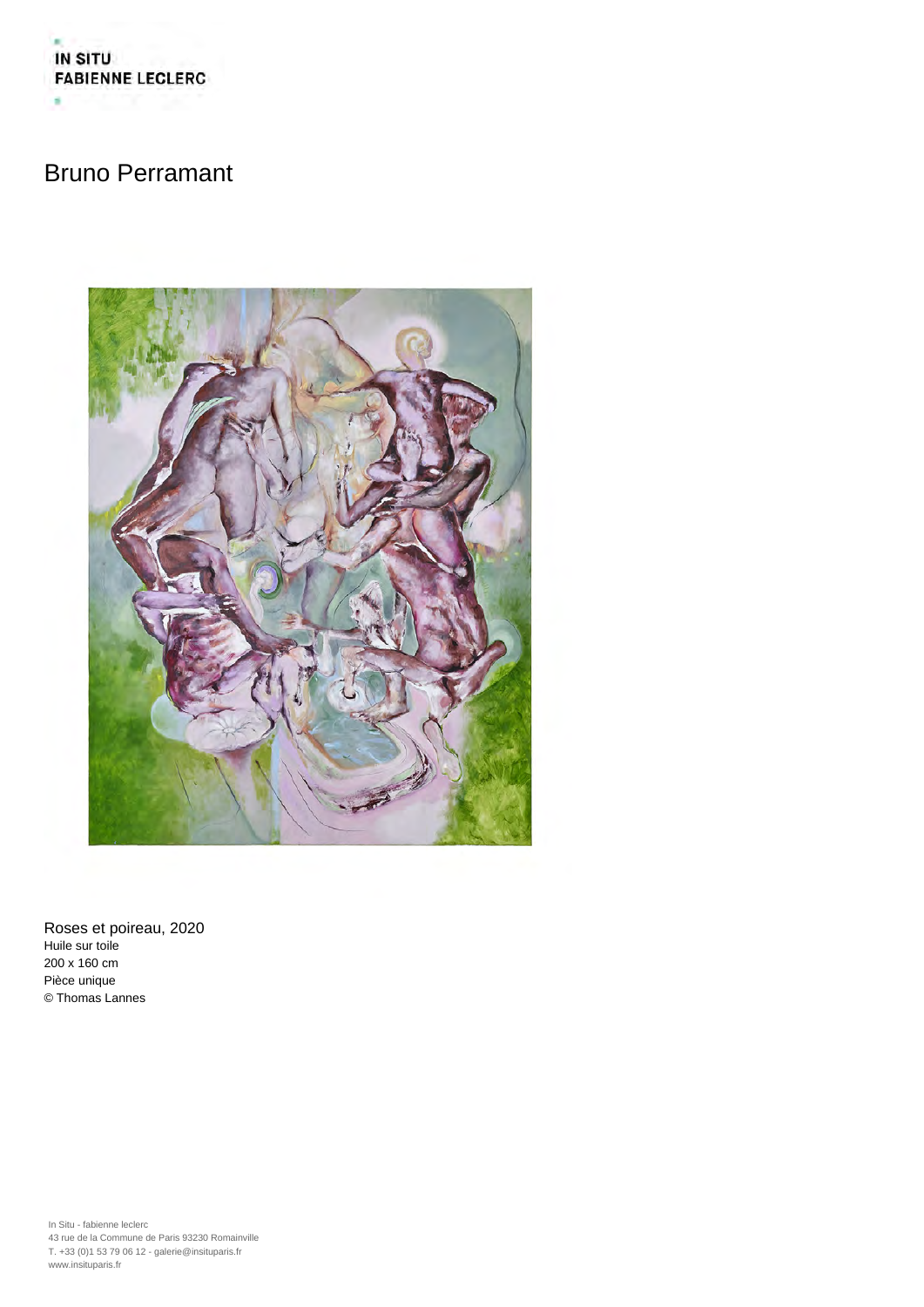



Exorcisme 2, 2020 Huile sur toile 200 x 160 cm Pièce unique © Thomas Lannes